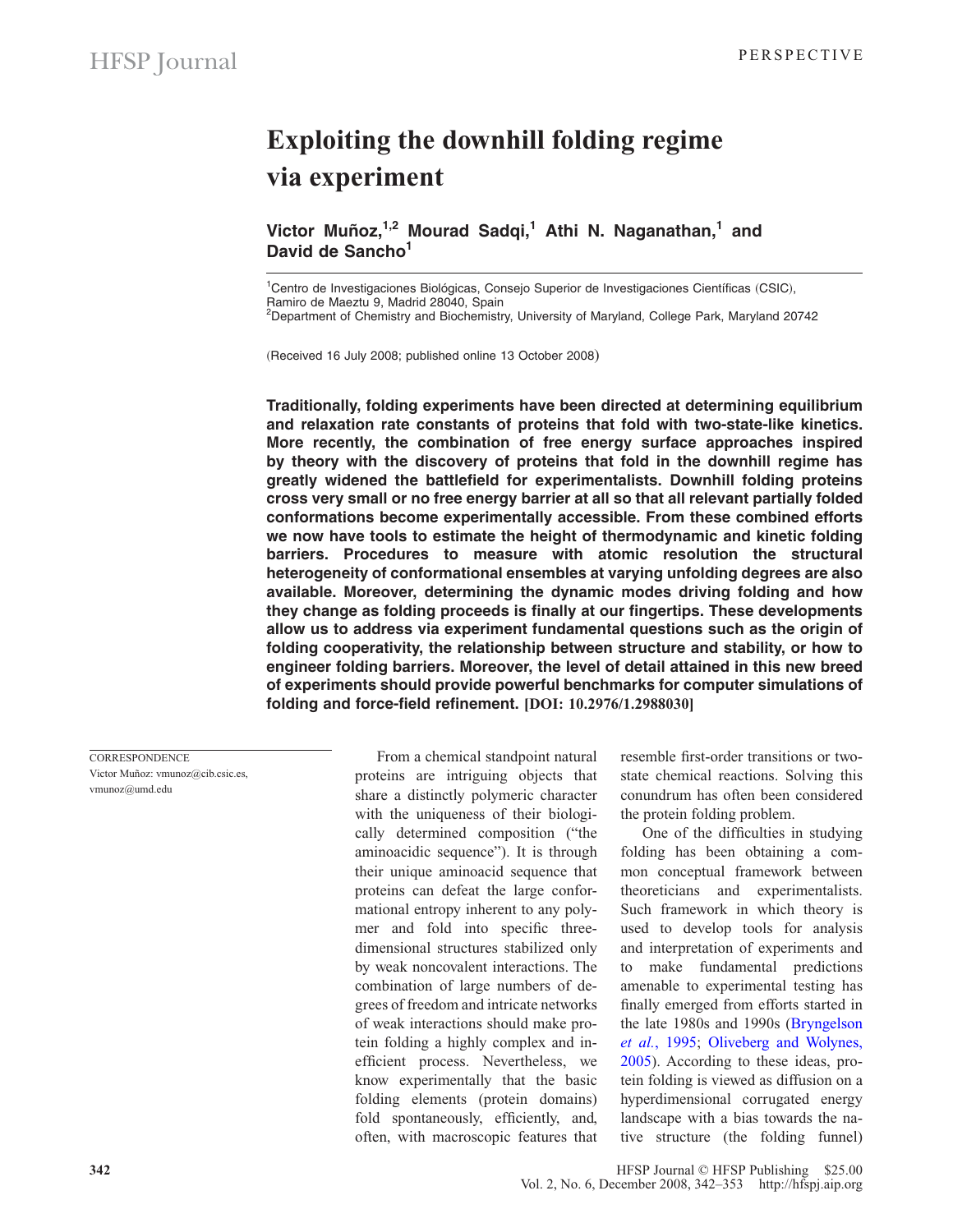(Bryngelson *et al.*, 1995). In addition to explaining why folding is efficient and reasonably fast, the energy landscape approach promotes the use of low dimensional free energy projections as powerful means to analyze folding experiments. From projecting the energy landscape onto one or a few order parameters comes the realization that folding barriers arise from an early decrease in conformational entropy that is not entirely compensated by the formation of stabilizing interactions (Onuchic *et al.*, 1997). Interestingly, the principle of an entropy-energy mismatch as source of folding barriers comes with a corollary: the prediction of barrierless (downhill) folding (Bryngelson *et al.*, 1995). In the downhill folding regime proteins cross very small barriers of less than 3 *RT* at the denaturation midpoint and fold without barriers in some favorable conditions (Gruebele, 2008). Downhill folding is more than a curiosity. It can have tremendous practical implications because, in contrast to two-state folding, downhill folding could lead to direct experimental exploration of the entire folding process, both kinetically (Eaton, 1999) and thermodynamically (Muñoz, 2002).

In the last years downhill folding has become an experimental reality (Naganathan *et al.*, 2006). The application of ultrafast folding techniques has introduced 1 *µ*s as an empirical estimate for the folding speed limit (Hagen *et al.*, 1996; Kubelka *et al.*, 2004) and has resulted in the experimental identification of many microsecond-folding proteins (Muñoz, 2007), which accordingly are in or near the downhill folding regime (Naganathan *et al.*, 2007). The cumulative introduction of mutations that speed folding up has been used to approach the downhill scenario kinetically (Liu *et al.*, 2008; Yang and Gruebele, 2003). Recently, the downhill folding arena has been extended to include natural protein domains of mid-size and  $\alpha + \beta$  topology (Fung *et al.*, 2008). In parallel, the identification of global downhill or one-state folding, in which there is no barrier at any degree of denaturational stress (Garcia-Mira *et al.*, 2002; Naganathan *et al.*, 2005a), has been exploited to investigate the thermodynamic implications of the downhill regime. From this work we have now tools to estimate the height of thermodynamic (Muñoz and Sanchez-Ruiz, 2004; Naganathan *et al.*, 2005b) and kinetic (Naganathan *et al.*, 2007) folding barriers, approaches to determine the structural heterogeneity of equilibrium unfolding (Naganathan and Muñoz, 2008; Sadqi *et al.*, 2006), and the opportunity to measure conformational dynamics as a function of the degree of folding.

In this perspective we review some of these recent developments making emphasis on the open questions and discussing novel experimental approaches that could lead to addressing some of these questions in the near future.

#### **PROTEIN FOLDING BARRIERS**

The observation of two-state-like folding implies the presence of a free energy barrier separating the unfolded and native state ensembles. In principle such two-state barrier must be sufficiently high as to make the population at its top negligible. Practically, this definition implies that the free energy at the barrier top must be over 3 *RT* higher than the free energy of the ground state (native or unfolded depending on denaturational stress) (Gruebele, 2008). Of course, the implication is that even proteins that behave strictly as twostate experimentally could have quite low barriers, which is in fact what current estimates of folding speed limits suggest (Naganathan *et al.*, 2006). This realization reconciles twostate and global downhill folding as two extremes of a continuum of folding barriers where the height limit might be determined in the end by requirement of folding within biologically relevant times. These ideas come naturally from the application of a free energy surface approach to protein folding and suggest that some important aspects of the folding process are overlooked when experiments are interpreted as elementary chemical reactions (e.g., the widely used scheme *U*⇄ *kf*

*N*). The argument can be turned around to say that the

*ku* free energy surface approach makes some general predictions about protein folding reactions that would be difficult to rationalize within conventional chemical views. Some of these properties emerge in the downhill folding regime as deviations from two-state behavior and, therefore, can be used as diagnostic of this regime (Naganathan *et al.*, 2007). Other non-two-state features predicted by a free energy surface approach should be observable even in folding reactions over large barriers. The latter are particularly interesting as tests of the free energy approach and suggest experimental strategies to address important questions about the origin of folding barriers.

## **Interesting predictions of the free energy surface approach for two-state—like folding**

In a free energy approach the multidimensional folding energy landscape is projected onto one or a few order parameters resulting in a low (or even one) dimensional free energy surface that describes the entire thermodynamic properties of the folding process.

When the free energy projection produces a good reaction coordinate then the folding kinetics are described as diffusion on that free energy surface. A general consequence of free energy approaches is that any thermodynamic quantity of the system is a continuous function of the order parameter(s) rather than just a discrete value. Figure 1 illustrates this point with an example of projection onto a single order parameter that represents the degree of native structure in terms of local conformation. The figure shows the projection of the two opposing forces in folding: conformational entropy (in energy units) and stabilization free energy. The latter includes contributions from specific interactions (e.g., hydrogen bonds, van der Waals, electrostatics) and solvation free energy, and it is only weakly temperature dependent (Akmal and Muñoz, 2004). The two opposing forces change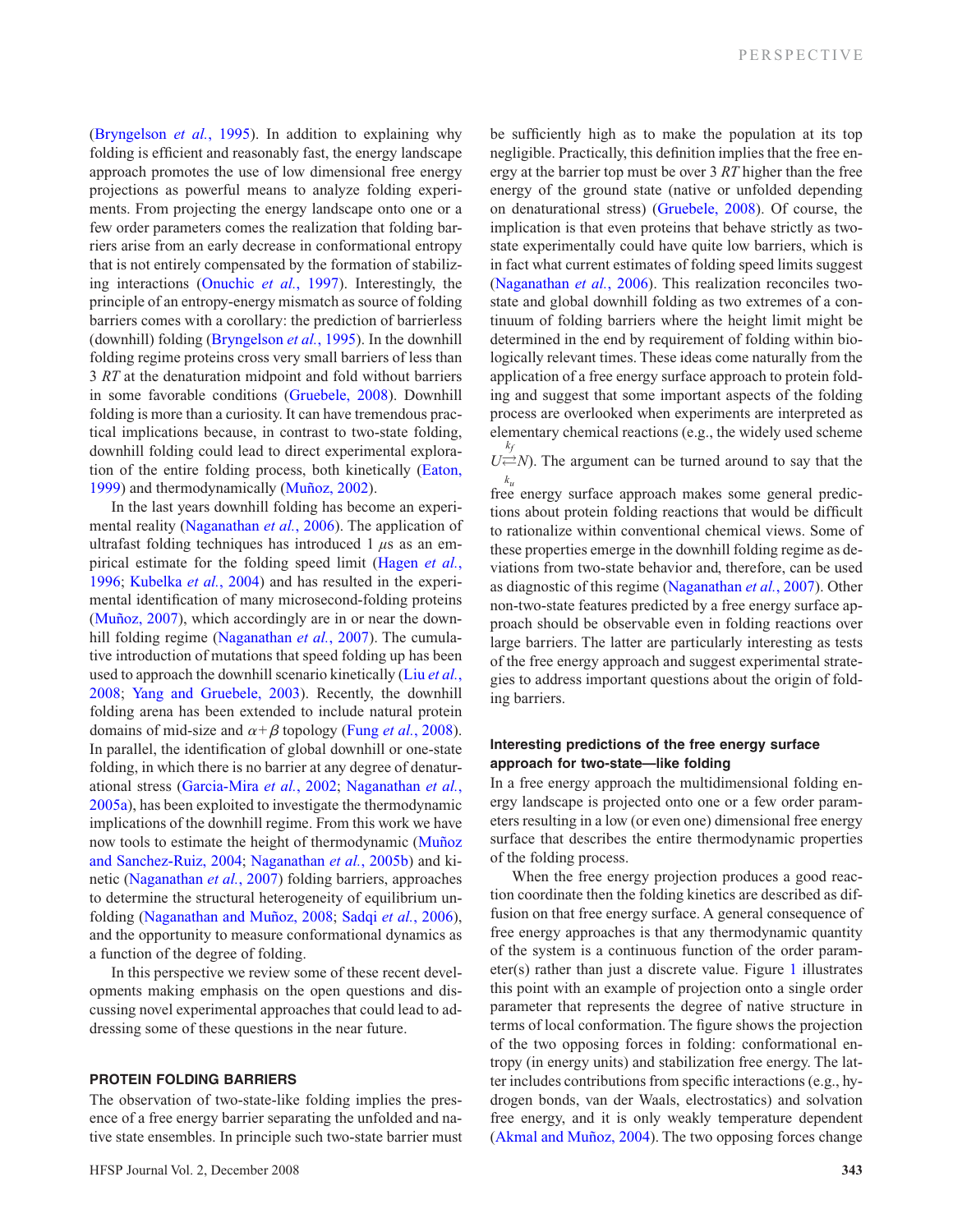

**Figure 1. Representation of the balance between the two opposing forces in protein folding in a one-dimensional free energy surface.** The stabilization free energy is shown in red, the cost in conformational entropy in blue, and the resulting free energy surface in green. The partitioning of stabilization free energy  $(\Delta F^{\rm stab})$ and conformational entropy  $(\Delta S^{\text{conf}})$  on both sides of the barrier top is shown on the sides of the figure.

continuously with the degree of folding and, according to both theoretical arguments and computer simulations, with increasing curvature towards the fully native state (see red and blue curves in Fig. 1). Depending on the difference in curvature of the two functions the total projected free energy develops a barrier separating two minima at low and high degrees of order (green curve in Fig. 1), or is downhill.

The barrier top arises at the order parameter value in which the misbalance between the decreases in conformational entropy (i.e., increases in  $-T\Delta S_{\text{conf}}$ ) and stabilization free energy (i.e.,  $\Delta F_{\text{stab}}$ ) is maximal. An important prediction is then that the height of the barrier is a fraction of the equilibrium cost in conformational entropy upon folding, which in turn would explain the scaling of experimental folding rates with protein size (Li *et al.*, 2004; Naganathan and Muñoz, 2005; Thirumalai, 1995). Structure and sequence can further modulate the barrier height by changing the curvature of these functions. For example, local interactions are already present at low values of the order parameter because they form by just ordering a few contiguous residues. Thus, increasing the contribution of local interactions to the stabilization energy would decrease its curvature and that of the conformational entropy as well, resulting in smaller barriers. When the barrier decreases below the 3 *RT* threshold the two minima start moving closer together. This is manifested in changes in typical macroscopic observables that have been recently used to diagnose downhill folding from kinetic experiments (Naganathan *et al.*, 2007). Because the barrier is always a small fraction of the total entropy cost, very slight curvature changes in the stabilization energy can result in large differences in barrier heights, pointing to a high tunability range at the disposal of natural selection. The misbalance between conformational entropy and stabilization free energy as origin of folding barriers has been tested empirically in several two-state proteins (Akmal and Muñoz, 2004). In the future it would be interesting to carry out similar experiments and analysis in other two-state-like proteins to further test this result.

Another interesting consequence of the free energy surface approach to protein folding is that the fractions of conformational entropy  $(\beta_{\text{conf}})$  and stabilization free energy  $(\beta_{stab})$  realized at the top of the barrier are expected to change drastically as a function of denaturational stress. This is in stark contrast with the chemical analysis in which the top of the barrier is another state (i.e., transition state) with fixed structural and thermodynamic properties (Fersht *et al.*, 1992). In free energy surface approaches, when the stabilization energy changes in magnitude the intersect between the two opposing functions (stabilization energy and conformational entropy in energy units) necessarily moves. As a consequence the top of the barrier always shifts along the reaction coordinate following Hammond's behavior [see Fig.  $2(A)$ ]. This effect is independent of the type of denaturation procedure (e.g., thermal, chemical). The shift of the barrier top along the reaction coordinate is small, especially for high barriers, and linear. However, these slight shifts in the barrier top position correspond to large changes in  $\beta_{\rm conf}$ and  $\beta_{\text{stab}}$ , which greatly decrease as protein stability increases [Fig.  $2(C)$ ]. Here it is important to emphasize that such changes in thermodynamic properties of the barrier top are intrinsic to the free energy surface approach and thus could be considered a prediction of universal behavior in protein folding.

Therefore, a key question is whether these large changes in  $\beta_{\text{conf}}$  and  $\beta_{\text{stab}}$  are compatible with the wide observation of linear limbs on plots of the logarithm of the folding relaxation rate as a function of denaturational stress (chevron plots). V-shaped chevron plots have been traditionally considered strong evidence of invariant folding transition states (Huang *et al.*, 2007; Meisner and Sosnick, 2004). However, it is easy to demonstrate that, in spite of the large intrinsic changes in  $\beta_{\text{conf}}$  and  $\beta_{\text{stab}}$ , the free energy surface approach produces chevron plots with essentially linear limbs that are perfectly compatible with experimental results [Fig. 2(B)]. The critical difference is that the barrier top has no fixed thermodynamic properties, but moves monotonically from close to the unfolded state in native conditions toward the native state at increasing denaturational stress.

There are currently empirical estimates of  $\beta_{\text{conf}}$  and  $\beta_{\text{stab}}$ in native conditions for six two-state proteins (Akmal and Muñoz, 2004). These estimates, which were obtained from the temperature dependence of the two-state folding and unfolding rates, indicate a barrier top with roughly  $1/3$  of the total change in conformational entropy,  $1/4$  of the change in stabilization free energy, and little variation among the six proteins (Akmal and Muñoz, 2004). Both the small values in stabilizing conditions and the similarity among proteins are in close agreement with predictions from the free energy sur-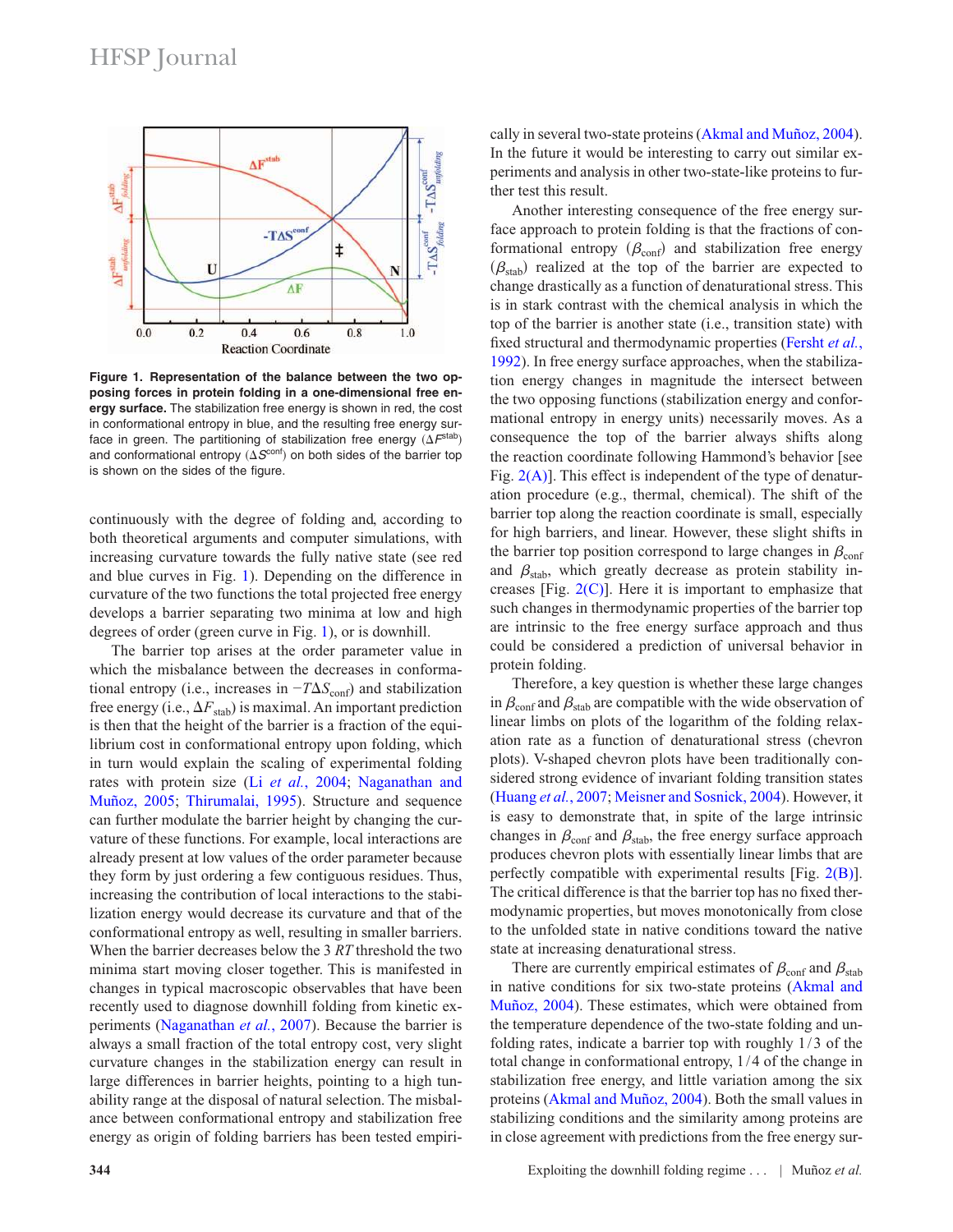

**Figure 2. Predictions of the free energy approach for the top of** the folding barrier. Panel (A) shows that the barrier top is expected to shift linearly towards the unfolded state when the denaturational stress decreases (or protein stability increases). In this figure the color code represents denaturational stress as proportional to the energy in the spectrum of light (e.g., purple corresponding to the strongest denaturational stress). Panel (B) shows that in spite of the movement of the barrier top the logarithm of the folding relaxation rate as a function of denaturational stress still exhibits the characteristic V-shape. Panel (C) shows an example according to the free energy approach of the large changes with denaturational stress that are expected for the fractions of conformational entropy  $(\beta_{\mathsf{cont}})$ and stabilization free energy  $(\beta_{\text{stab}})$  realized at the barrier top.

face approach. Along the same lines, Brönsted analysis of over 800 mutations on 26 proteins obtained from the literature produces an average phi value of 0.24 (AN Naganathan and V Muñoz, unpublished results). Phi values report on the fraction of the destabilization energy introduced by sitedirected mutations that is realized on the top of the folding

barrier (Fersht *et al.*, 1992). Therefore, the average phi-value could be seen as an estimate of  $\beta_{\text{stab}}$  (ignoring changes in conformational entropy induced by mutation) for all those proteins and mutants. The agreement between this average phi value and the  $\beta_{\text{stab}}$  estimate for six proteins obtained with a completely independent method is tantalizing. Nevertheless, the important evidence still missing is whether  $\beta_{\rm conf}$  and  $\beta_{stab}$  do increase as proteins become less stable. This issue could perhaps be investigated more deeply taking advantage of the wealth of mutational data already available.

### **Thermodynamic versus kinetic folding barriers**

Free energy projections should reproduce protein folding thermodynamics exactly. Protein folding kinetics and dynamics are more complex because the combination of order parameters onto which the energy landscape is projected must also represent the time progress of the folding process. The inherent difference is that the folding time depends on fluxes rather than populations. This aspect is highlighted in Fig. 3, which shows a simplified two-dimensional surface with two minima and rugged microtopography. The twodimensional surface represents a two-state system separated by a barrier. As expected, projecting the surface onto one of the two order parameters results in a typical two-state profile (red curve in Fig. 3) in which a large fraction of the intrinsic surface roughness is smoothed out. The free energy at each value corresponds exactly to the population of the complete slice in the projection (green curve in Fig. 3 for the slice at the barrier top). Therefore, it is possible to define a thermodynamic folding barrier as the ratio between the populations



**Figure 3. Multidimensional folding landscapes and free energy projections.** The figure depicts as an example a simple twodimensional free energy surface with two global minima and rough topography. The projection of the free energy surface onto one order parameter (e.g., the reaction coordinate) produces the smoother two-state free energy profile shown in red. The top of the free energy profile corresponds to the sum of the populations of the orthogonal slice shown in green.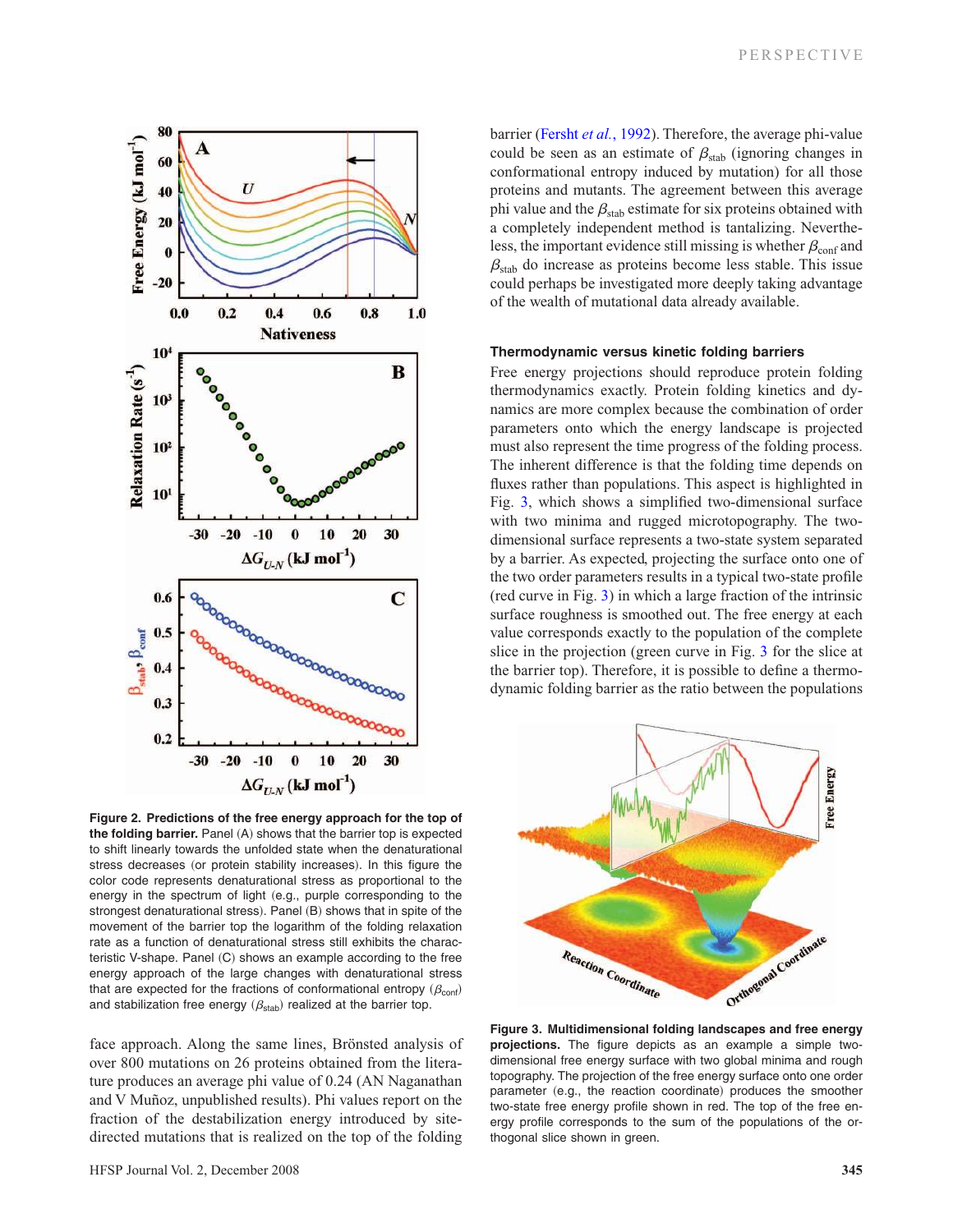on the bottom of one well and the area on the top in energy units. This barrier is exact in terms of populations in equilibrium and independent of the roughness. The surface roughness, however, does have two important effects on the kinetics. The smoothed out roughness along the reaction coordinate slows down the transit time. It is directly accounted for in the effective diffusion coefficient for the projected surface (Socci *et al.*, 1996) and, therefore, it does not affect the magnitude of the kinetic folding barrier. A second effect arises from landscape roughness orthogonal to the reaction coordinate, which can result in local bottlenecks and thus in a nonequilibrium distribution of net fluxes over the many local valleys at the barrier top (green curve in Fig. 3). This situation would result in effective kinetic barriers that are higher (even using the correct effective diffusion coefficient) than the thermodynamic barrier. Therefore, comparison between thermodynamic and kinetic estimates of folding barriers can give us important clues about the basic topography and degree of overall roughness on the folding landscapes of natural proteins.

How to estimate thermodynamic folding barriers? A method based on the quantitative analysis of differential scanning calorimetry (DSC) thermograms has been developed recently (Muñoz and Sanchez-Ruiz, 2004). This method requires fitting the thermogram obtained in absolute heat capacity units to an idealized one-dimensional free energy surface. In its first applications the method showed that it could clearly distinguish between global downhill folding and two-state-like folding over large barriers (Muñoz and Sanchez-Ruiz, 2004). Later on the analysis of 15 proteins with available DSC and folding kinetic data showed a very good correlation between the thermodynamic barrier at the midpoint temperature obtained from DSC and the folding time at 298 K (Naganathan *et al.*, 2005b). This result was important for two reasons. First, it indicates that the folding landscape of these proteins, which all exhibit simple folding kinetics, is reasonably smooth. Second, it provided a good test of the performance of the method.

However, there still are many open questions. Since the DSC method relies on detecting enthalpy fluctuations, it is only quantitative when the barriers are not too large. A crude estimate based on the analysis of the 15 proteins mentioned above suggests that  $\sim$  6 *RT* might be a safe upper limit for the quantitative sensitivity of the method. Here is where proteins that fold in or near the downhill folding regime become important. Very recently, the method has been applied to estimate the thermodynamic barrier of two ultrafast folding proteins: the villin headpiece domain (Godoy-Ruiz *et al.*, 2008) and gpW (Fung *et al.*, 2008). The thermodynamic barriers at the midpoint from DSC were both positive, but small [2 *RT* for villin (Godoy-Ruiz *et al.*, 2008) and below *RT* for gpW (Fung *et al.*, 2008)], consistently with their microsecond folding times. The most interesting result, however, is that such barriers were compared with empirical estimates of kinetic folding barriers. In the villin headpiece, a kinetic barrier was estimated by taking the 70 ns fast phase observed in laser temperature-jump experiments as diffusion coefficient for the slower microsecond phase (Godoy-Ruiz *et al.*, 2008). The kinetic barrier so obtained was also small, although  $\sim$  1 *RT* higher than the best estimate of the thermodynamic barrier. This difference could reflect a higher kinetic barrier (i.e., orthogonal roughness), and/or an overestimated diffusion coefficient at the barrier top. The latter would be the case if landscape roughness does increase along the reaction coordinate and the 70 ns fast phase corresponds to an unfolded state relaxation. The kinetic barrier for gpW was not obtained using an estimated diffusion coefficient, but from the temperature dependence of the folding relaxation rate analyzed with a free energy surface approach (Fung *et al.*, 2008). In this case thermodynamic and kinetic barriers were smaller and in closer agreement, although the kinetic estimate was again a bit higher. Therefore, the results in these two proteins suggest folding landscapes with some residual roughness. But overall, the agreement is encouraging and supports the feasibility of using low-dimensional free energy projections to describe the folding kinetics of protein domains. In the future, we should try to improve the procedures for estimating both thermodynamic and kinetic barriers and to apply them to other proteins that exhibit simple folding kinetics.

Another interesting result has come from the DSC analysis of the two structural homologues hen egg-white lysozyme and bovine  $\alpha$ -lactoalbumin. These two are much larger proteins  $(>120$  residues) with the same structure, but very different biological roles (Halskau *et al.*, 2005). In spite of having the same size and structure, the thermodynamic barriers for these two proteins are very different. According to the DSC method the thermodynamic barrier of hen eggwhite lysozyme is very high  $(>14 \text{ RT})$ , whereas bovine  $\alpha$ -lactoalbumin has a marginal barrier below 2 *RT* both in the apo- and holoforms (Halskau *et al.*, 2008). This observation provides an explanation to the different properties that these two proteins have in equilibrium and suggests a biological role for the modulation of the thermodynamic folding barrier (Halskau *et al.*, 2008). However, in this case thermodynamic barriers do not correlate at all with folding kinetics, which are slow and multiphasic in both cases (Rothwarf and Scheraga, 1996; Troullier *et al.*, 2000).

Therefore, it seems that in larger proteins with chemical crosslinks (both hen egg-white lysozyme and bovine  $\alpha$ -lactoalbumin have several disulphide bonds in the native structure) the folding landscape is much more rugged and the kinetics mostly controlled by escape from local traps. The question is whether the decoupling between thermodynamic folding barriers and kinetics is due to the presence of chemical crosslinks or to the increasing structural complexity of these proteins. To address this question it would be interesting to study other proteins with chemical complexity that,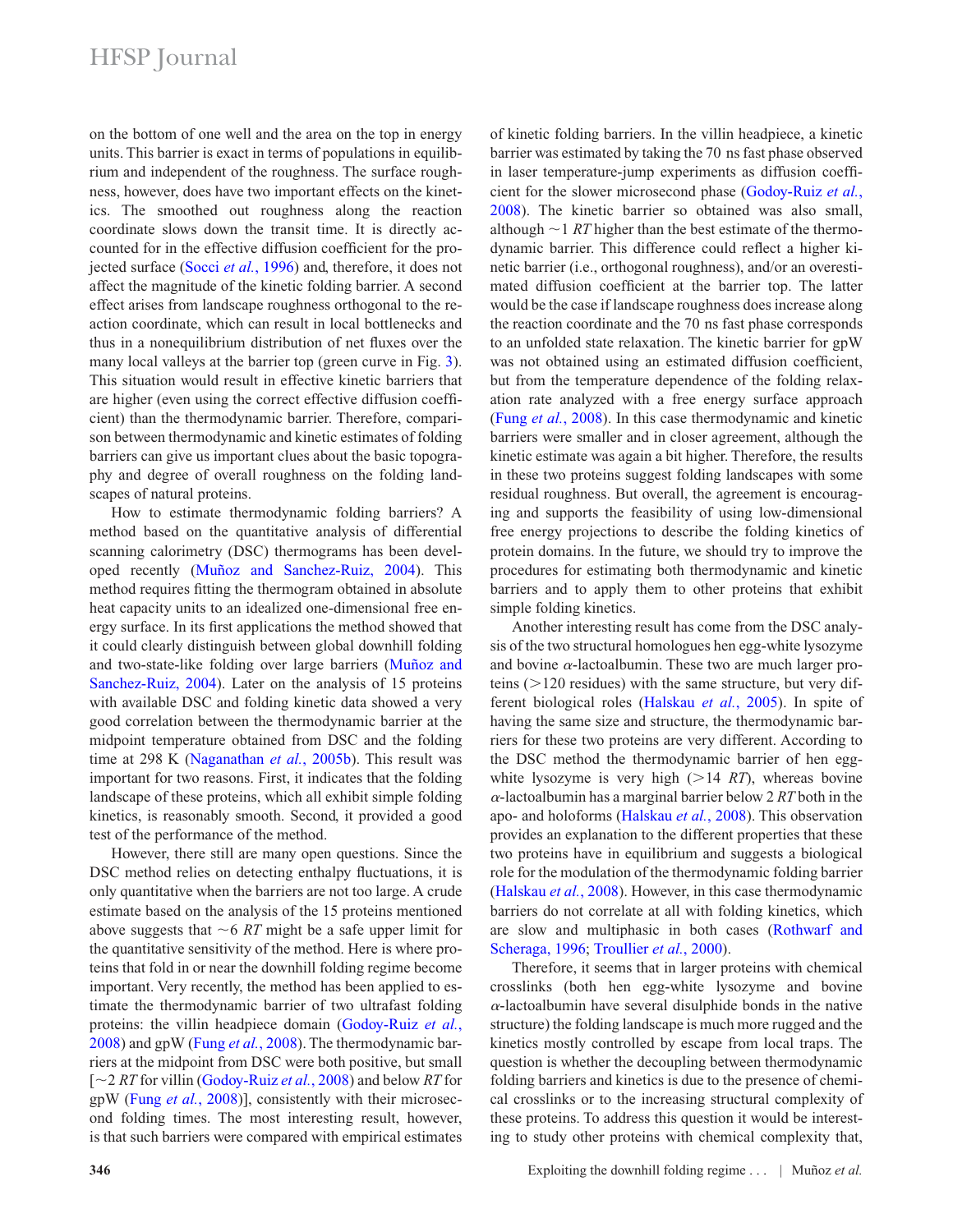ideally, is controllable experimentally. One such candidate could be cytochrome c in which there is a possibility of histidine-heme misligation (Sosnick *et al.*, 1994) together with submillisecond folding when misligation is impeded by addition of large quantities of imidazole (Chan *et al.*, 1997).

## **Engineering folding barriers: from two-state to downhill and back**

If folding barriers arise from the difference in curvature between stabilization energy and conformational entropy it should be possible to manipulate the barrier height by changing either of the two through mutation. Several ideas of how to achieve this are emerging from recent experiments in the downhill regime. Putting these ideas into practice may give us the opportunity to decrease the folding barriers of twostate proteins down to the downhill folding limit, and the other way around. This ability to engineer folding barriers will allow testing experimentally possible biological roles for both two-state and downhill folding.

One obvious approach is to change the ratio between local and nonlocal contributions to the stabilization energy. As discussed above, a high content of stabilizing local interactions should decrease the barrier because these interactions are realized early in the folding process. Gruebele and coworkers have exploited this idea and created superfast mutants of the  $\lambda$  repressor by combining several mutations that enhance the helical propensity of its native  $\alpha$  helices (Yang and Gruebele, 2003; 2004). Moreover, the two natural proteins that have been identified as downhill folders, BBL (Garcia-Mira *et al.*, 2002) and gpW (Fung *et al.*, 2008), are  $\alpha$  helical and have very high intrinsic helical propensity according to the helix algorithm AGADIR (Muñoz and Serrano, 1994). The counter example is given by the villin headpiece sub-domain, which is  $\alpha$  helical and folds as fast, but appears to have a barrier near the 3 *RT* threshold (Godoy-Ruiz *et al.*, 2008). Based on AGADIR, the intrinsic helical propensity of the villin sequence is very low, suggesting that its barrier results from little contribution from local interactions to its stability.

Another factor is the presence of a tightly packed core, which is also related to the presence of buried aromatic residues. A tightly packed core will involve the formation of complex tertiary interaction networks (Chan *et al.*, 2004) and possibly the simultaneous expelling of several water molecules (Liu and Chan, 2005). In other words, a tightly packed core solidified with aromatic residues is likely to result in highly curved stabilization energy (see Fig. 1), and thus high folding barriers. Here again, downhill folders BBL and gpW share a structurally loose hydrophobic core with very low aromatic content. Besides, Gruebele and coworkers appear to have succeeded in producing a near global downhill folding version of  $\lambda$  repressor by weakening its hydrophobic core (Liu and Gruebele, 2007). In parallel, Fersht and co-workers have introduced tryptophan residues in the

core of BBL and other structural homologues such as PDD and POB (Ferguson *et al.*, 2004; 2005), all belonging to a protein family in which the absence of tryptophan is strictly conserved. The introduction of core tryptophan residues appears to enhance an incipient thermodynamic barrier in PDD (Naganathan *et al.*, 2005b). Moreover, the tryptophan mutants of some of these proteins (not BBL) do show slightly steeper chevron plots (Ferguson *et al.*, 2004; 2005), suggesting the presence of a midpoint barrier in the 2–3 *RT* range (Naganathan *et al.*, 2007).

Electrostatic interactions are a third factor suggested by structural comparison of the naturally downhill folders BBL and gpW (Fung *et al.*, 2008). Electrostatic interactions act on long distances and thus could be used to engineer the relative stability of partially folded conformations that belong to the thermodynamic barrier. In fact, the large differences in thermodynamic barrier between hen egg-white lysozyme and bovine  $\alpha$ -lactoalbumin have been linked to their distinct surface charge distributions (Halskau *et al.*, 2008). The charge distribution of these two proteins with almost identical threedimensional (3D) structure is very different, and so is their pattern of pK values with large deviations from model compound values for hen egg-white lysozyme and no significant deviations for bovine  $\alpha$  lactoalbumin (Halskau *et al.*, 2008). A simplistic theoretical analysis of the electrostatic interactions in their conformational ensembles does in fact suggest that the surface charges in bovine  $\alpha$ -lactoalbumin are distributed to preferentially stabilize partially folded conformations. Of course the most striking result when comparing the two proteins is that the barrier modulation is in this case a remarkable  $\sim$  12 *RT*.

The combination of the three factors provides a powerful toolbox for engineering down or up folding barriers. Local interactions can be easily manipulated, at least in  $\alpha$ -helical proteins (Muñoz and Serrano, 1996). There also is a history of successes in engineering surface charge distributions to increase protein stability (Sanchez-Ruiz and Makhatadze, 2001) that could be adapted to tune folding barriers. Finally, Fersht and co-workers have demonstrated great heuristic ability in successfully introducing aromatic residues in the loose cores of small ultrafast folding proteins (Ferguson *et al.*, 2004; 2005).

## **ATOM-BY-ATOM ANALYSIS OF PROTEIN FOLDING**

One of the most attractive features of the downhill folding regime is that all partially folded conformations are susceptible to populate at significant levels by tuning the degree of denaturational stress (Muñoz, 2002). The implication is that the entire folding process can be resolved with high resolution equilibrium experiments. This has been recently demonstrated analyzing the equilibrium thermal unfolding process of the global downhill folder BBL at the atomic level (Sadqi *et al.*, 2006). From these experiments we have seen that unfolding-induced changes in the electronic environ-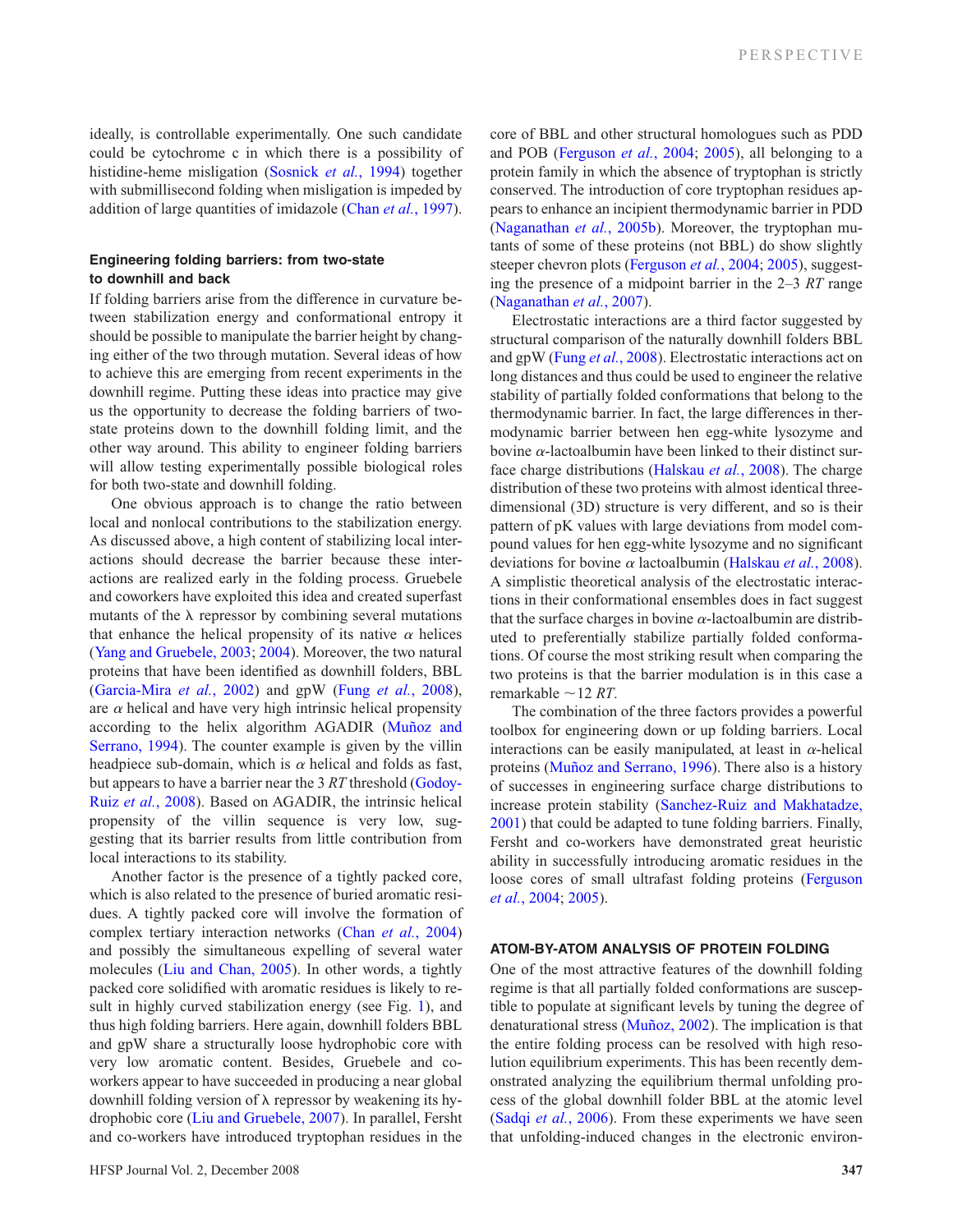## HFSP Journal

ment of individual atoms in the protein are extremely complex. Such structural complexity is expected for a global downhill folding protein, and to a lesser extent for proteins with small folding barriers (Muñoz, 2007). Although experimentally challenging and arduous, characterizing the structural features of equilibrium protein unfolding atom by atom provides a unique opportunity to investigate the microscopic origin of common macroscopic observations as well as their link with the native 3D structure.

## **Microscopic interpretation of equilibrium protein unfolding**

Equilibrium unfolding experiments of protein domains in which the integrity of the native structure is monitored with a low-resolution spectroscopic technique produce what is often called a sigmoidal curve. Sigmoidal unfolding curves are typically interpreted as indicative of the ratio between fully folded and fully unfolded molecules (1 at the midpoint) (Aune and Tanford, 1969). Likewise, a single peak in DSC thermograms is simply seen as reflecting the maximum in  $p_N(1-p_N)$ , where  $p_N$  is the probability of the protein being in the native state as a function of temperature (Freire and Biltonen, 1978). This interpretation is convenient because it simplifies the analysis of unfolding experiments. However, it produces an important conceptual dead end: how to explain microscopically the large and varying broadness observed in equilibrium unfolding experiments.

Atom by atom equilibrium unfolding experiments in the downhill folding regime have provided a solution to this problem. In downhill proteins the global unfolding transition is very broad, and the unfolding process is expected to be structurally heterogeneous (Garcia-Mira *et al.*, 2002). Nevertheless, the large heterogeneity in atomic unfolding curves does not imply that the unfolding process is completely uncorrelated. In fact, the first moment of all the atomic unfolding curves of the downhill protein BBL is a simple sigmoidal that superimposes with the unfolding curve monitored with a low-resolution technique. Moreover, the structural heterogeneity [measured as the standard deviation in  $p<sub>N</sub>$  for all atomic probes (Sadqi *et al.*, 2006)] as a function of temperature follows exactly the shape of a DSC thermogram (Fig. 4). In other words, the unfolding heterogeneity at the atomic level is the origin of the two basic macroscopic observations: the sigmoidal unfolding curve and the peak in enthalpic fluctuations at the midpoint. Besides, these results indicate that there is a close connection between the broadness of the global unfolding curve and the structural heterogeneity at the atomic level. This relation is exactly what would be expected from statistical mechanical arguments (Kouza *et al.*, 2006). In principle, the same argument can be taken beyond downhill folding to proteins with larger barriers (Klimov and Thirumalai, 2002). The idea is that it should be possible to estimate the degree of structural heterogeneity of any protein unfolding process simply from the broadness of the global equilibrium curve or DSC thermogram, and, by exten-



**Figure 4. Microscopic connection between structural heterogeneity at the atomic level and the broadness of the global unfolding** curve. The histograms show the variability in atomic unfolding behaviors for BBL as determined by Sadqi et al. from NMR experiments (Sadqi et al., 2006). The peaked curve corresponds to the standard deviation of the histograms, which coincides with a typical single-peaked DSC thermogram.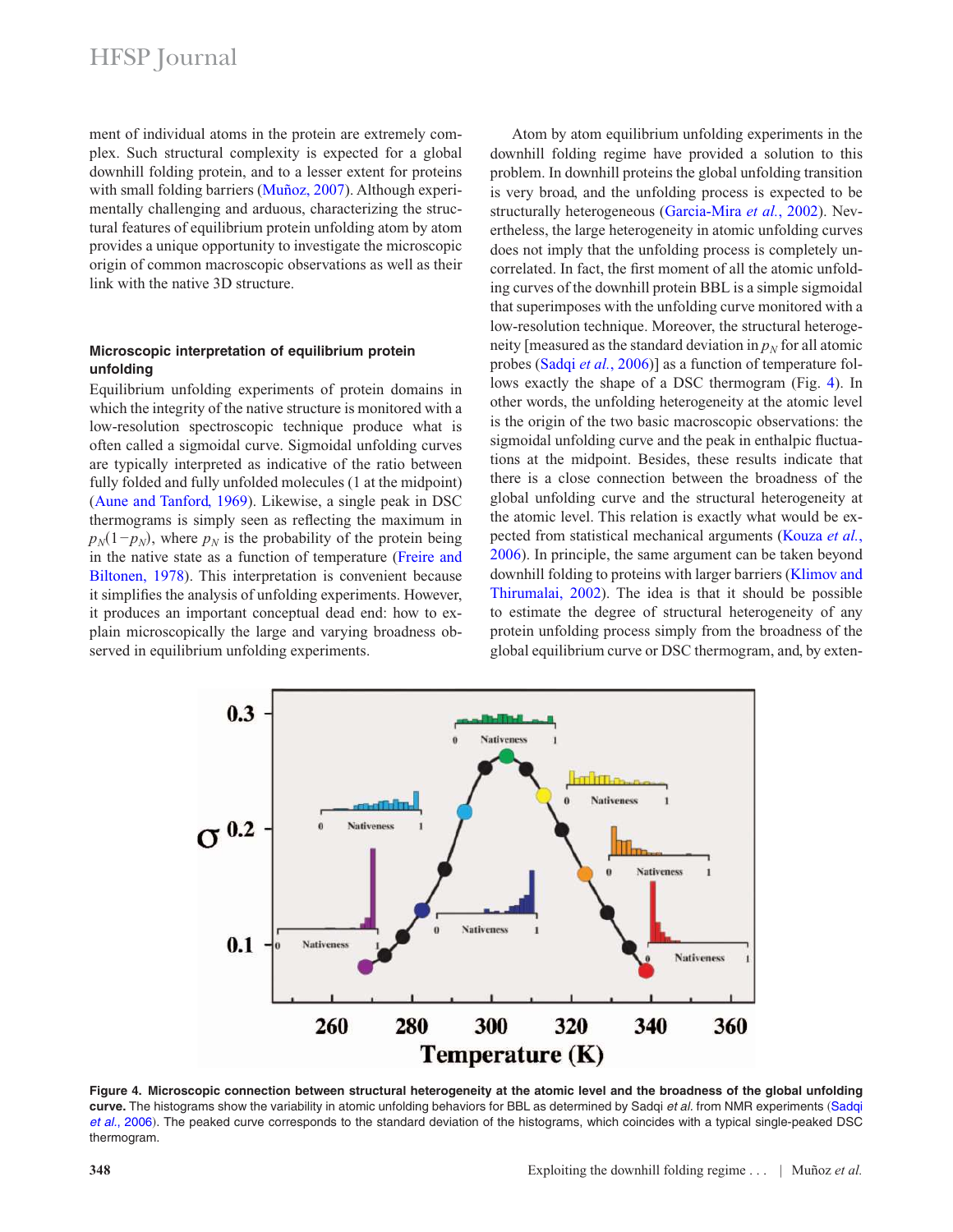sion, estimate the magnitude of the thermodynamic folding barrier. This important hypothesis, which extends a bridge between traditional folding experiments and statistical mechanics, should be confirmed in other experimental systems. Proteins with small barriers might be ideal candidates to further test this important point.

## **Interaction networks and the origin of folding cooperativity**

The basic idea behind multiprobe equilibrium unfolding experiments with atomic resolution is that the energetic coupling between different atoms in a protein is in general small. For global downhill folding the average coupling is only slightly higher than *RT* (Sadqi *et al.*, 2006), and thus the protein unfolds gradually. But even two-state-like folding proteins should exhibit limited energetic coupling because stabilizing interactions are weak and not too many. Besides, the approach can be taken much further and map the specific interaction networks that stabilize proteins in their native structures. To achieve this one could look for correlations in the atomic unfolding behaviors of each pair of residues in the protein (Sadqi *et al.*, 2006). Such pairwise residue couplings should reflect how protein stabilization energy is distributed through the sequence. This is an important piece of information not accessible by any other experimental means. With the coupling matrices at hand it becomes possible to look for chemical, structural, and sequence patterns, and thus unravel the energetic factors that determine protein stability and folding.

Currently the only protein that has been analyzed in this way is BBL (Sadqi *et al.*, 2006; 2007). This single dataset, however, is sufficient to illustrate the potential of the approach. By grouping the atomic probes of BBL according to chemical properties it was possible to find out that most tertiary interactions break at temperatures close to the global midpoint whereas the backbone local conformation melts at higher temperatures. An interesting follow up question would be whether this is a universal property or depends of the ratio between local and nonlocal interactions in the protein. Another interesting result was the identification of a small single cluster of residues with strong couplings. The residues in this cluster belong to the hydrophobic core of the protein and correspond with the critical network of interactions holding the native structure together. In the BBL matrix there also are many couplings between residues not in spatial contact, representing propagation through more than one contact. Such propagation of energetic coupling can be seen as the source of protein folding cooperativity. Accordingly, the amount of folding cooperativity in a protein would be directly related to how dense the critical interaction network is. In the downhill folder BBL the critical network indeed appears to be rather sparse (Sadqi *et al.*, 2006), whereas in proteins with larger folding barriers a denser network should be expected. This concept is analogous to the critical packing

density of Akmal and Muñoz (2004). Interestingly, it suggests a very specific role for aromatic residues in the protein core. The bulky and semirigid character of aromatic sidechains will allow them to act as very efficient propagators of energetic coupling, and thus as enhancers of folding cooperativity.

In the future it is critical for this kind of analysis to be extended to other proteins. Here we should emphasize that conceptually the method does not need to be restricted to downhill folding proteins. The advantage of downhill folding proteins is that experimental resolution is maximal since the global unfolding process is broader and more heterogeneous. But, the limitations in applicability are mostly technical. The first one is related to line broadening effects in the nuclear magnetic resonance (NMR) spectrum. Proteins with folding times within the NMR chemical exchange time scale  $(\sim 0.1 - 5 \text{ ms})$  will be very hard to study due to the difficulty of resolving severely broadened NMR crosspeaks. For proteins with high cooperativity (i.e., with a high folding barrier and sharp equilibrium unfolding) this problem disappears again because folding times in the slow chemical-exchange regime will result in two sets of crosspeaks (folded and unfolded), which can be assigned independently in  ${}^{15}N-{}^{13}C$ multidimensional NMR experiments (Farrow *et al.*, 1997). However, for highly cooperative unfolding processes the difficulty lies in resolving small differences in atomic behaviors that could very well be within the accuracy limit of the analysis (Sadqi *et al.*, 2007).

#### **Connections between 3D structure and folding**

Another useful practical application of atomic-resolution multiprobe equilibrium unfolding experiments is their use as benchmarks for computer simulations. The wealth of structural unfolding information originating from these experiments provides challenging quality controls for the performance of all atom computer simulations. In particular, two different groups have recently performed replica exchange molecular dynamics simulations in explicit solvent of BBL unfolding (Pitera *et al.*, 2008; Zhang *et al.*, 2008). These simulations are remarkably good in reproducing the overall unfolding behavior of BBL and the large structural heterogeneity observed experimentally. However, the specific atomic details are still quite different from experiment. The lack of agreement at the atomic level might not be too surprising given the approximate nature of the force fields, but it does suggest that this type of experimental data could be extremely useful for testing and further refining atomicresolution force fields.

Simulations with simplified protein models can also benefit significantly from these experiments. Simulations on simplified models often use Go-like potentials, which only consider native interactions. Go-potentials are parameterized from a matrix of native contacts that is obtained from the structural coordinate pdb file of the protein. These potentials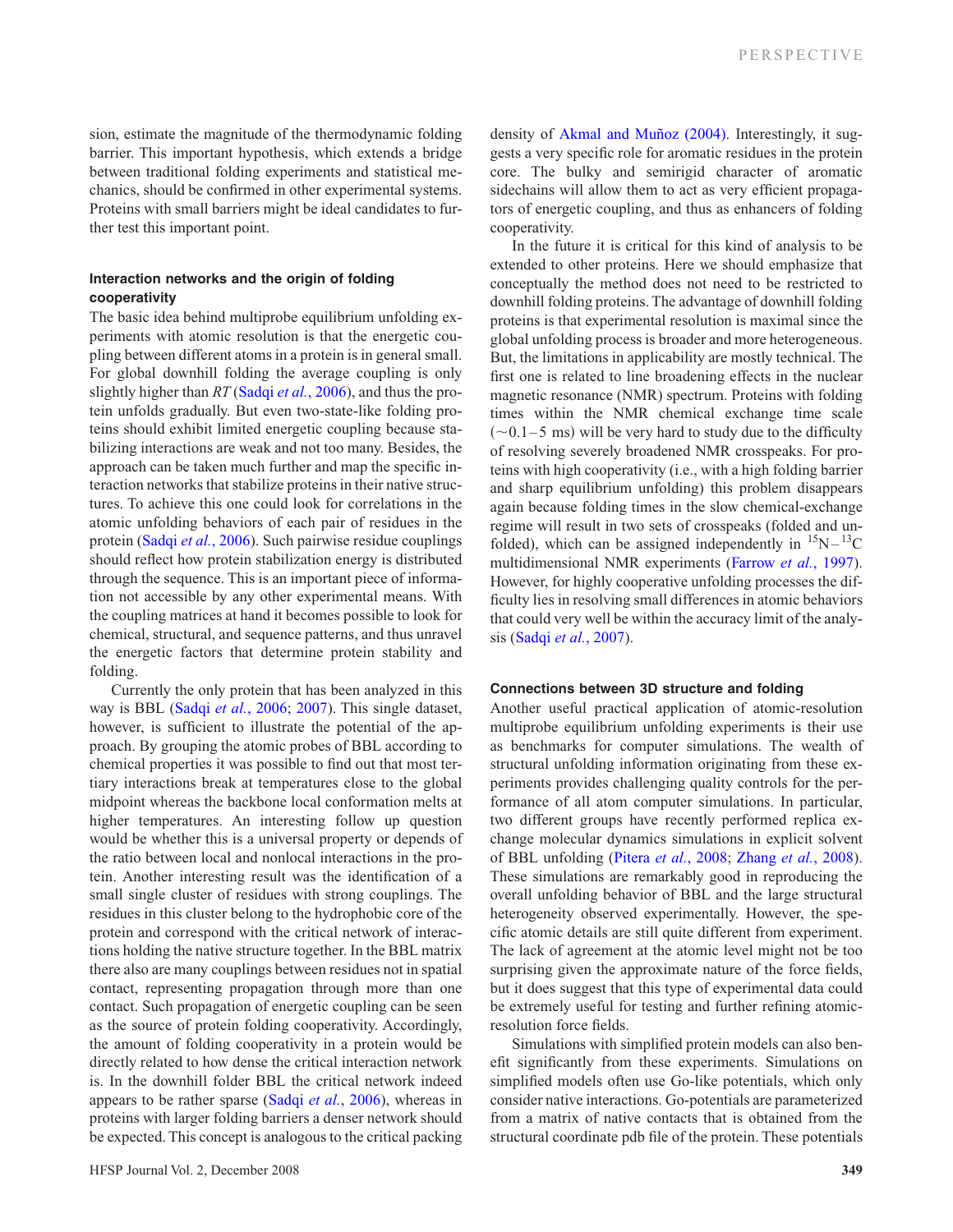## HFSP Journal

assume almost perfectly smooth funneled landscapes for natural proteins, an assumption that has been supported by their success in predicting folding rates (Muñoz and Eaton, 1999). A second important assumption is that the geometric contacts determined from a 3D structure are a good representation of the critical interaction matrix of the protein. However, comparison between the contact map of BBL and the residue-residue coupling matrix reveals very little overlap [Fig.  $5(A)$ ]. The majority of the structure-derived contacts do not coincide with experimentally resolved couplings [blue dots in Fig.  $5(A)$ ]. Interestingly, the few contacts that also produce strong couplings [red dots in Fig.  $5(A)$ ] tend to involve highly conserved core residues in the BBL family (I20 and V34 for instance). The implication is that only a few geometric contacts are involved in stabilizing the native structure whereas the rest are thermodynamically adventitious.

The question then becomes how to identify those geometric contacts that are more likely to stabilize the structure. Sequence conservation in the protein family may offer some clues. Structures obtained by NMR offer another possibility. NOEs are the basic experimental information used to calculate NMR structures. The observation of a NOE between two residues guarantees that there is a contact in the native structure, but calculated structures tend to have many more contacts than NOEs are observed. This is easily appreciated comparing the NOE map of BBL [Fig.  $5(B)$ ] with the geometric contact map [Fig.  $5(A)$ ]. Not only the NOE map is sparser, it also agrees much better with the coupling matrix, especially for the long distance NOEs that are critical to define the 3D structure. Nevertheless, the overlap is still not perfect, and there are some long-range NOEs that do not coincide with experimentally resolved couplings. Intriguingly, these NOEs are often adjacent to residue pairs involved in strong noncontacting couplings.

An additional advantage of NOE maps is that they do not depend on the structure calculation procedure. For example, recent simulations have highlighted the large differences between the contact maps of two versions of BBL that differ on the unstructured tails and experimental conditions (Cho *et al.*, 2008). The many more long-range geometric contacts of the BBL variant with longer tails predict a small folding barrier at midpoint (i.e.,  $\sim$  4 *RT*) that is not present in the simulations on the shorter variant (Cho *et al.*, 2008). However, the NOE maps of the two BBL variants are very similar. If anything, the shorter variant has a few more longrange NOEs. In fact, the main reasons for the largely increased long-range geometric contacts on the longer variant seem to be a single weak NOE between the  $\delta$ Hs of L2 and  $\beta$ Hs of A17 together and slight differences in the structure calculation protocol. It would be interesting to perform similar computer simulations using NOE maps. But in general,



**Figure 5. Comparison between structure and residue-residue thermodynamic coupling matrix.** Panel (A) shows in blue the contact map obtained from the structural coordinate file of BBL (2CYU.PDB). The stronger the shade of blue the stronger the contact (either shorter distances or more atomic contacts). Dots in red correspond to geometric contacts that coincide with strong thermodynamic couplings. Panel (B) shows a similar plot using the experimental NOE map of BBL (obtained from the list of experimental restraints in the 2CYU.PDB entry). The color code is as in (A).

all these considerations suggest that Go-like potentials should probably be parameterized with NOE maps when available.

## **FOLDING KINETICS VERSUS CONFORMATIONAL DYNAMICS**

Another exciting area of the experimental studies on the downhill regime is the possibility of probing conformational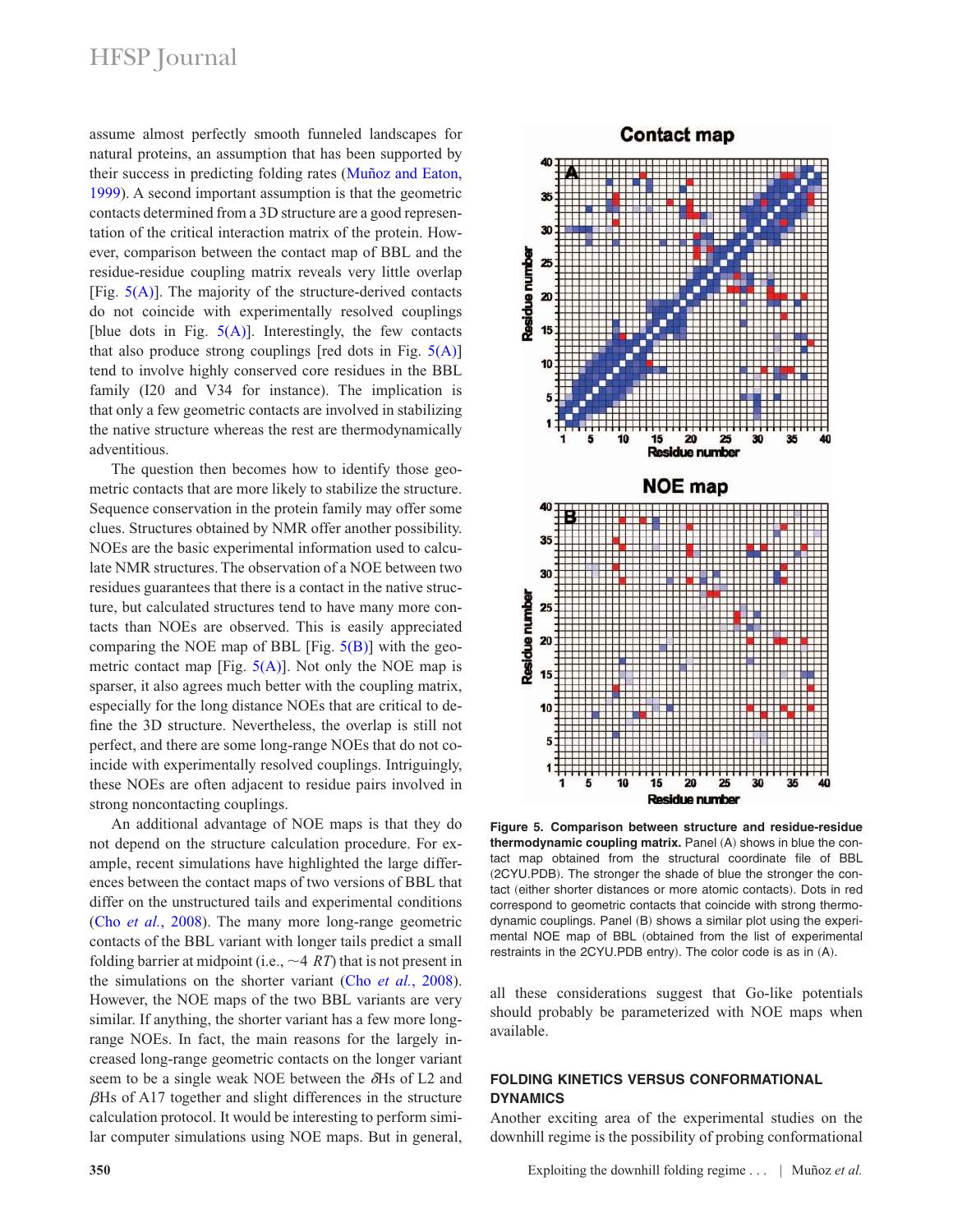dynamics during protein folding by performing timeresolved relaxation experiments (Eaton, 1999). The relaxation of barrier crossing processes depends on the probability of populating the top of the barrier and the diffusion coefficient for crossing it (Hanggi *et al.*, 1990). In other words, the relaxation rate is largely determined by the energetics. On downhill processes, however, the relaxation depends entirely on the diffusive path through the free energy surface: curvature, reequilibration distance, and diffusion coefficient, which can then be measured experimentally. To take full advantage of this feature requires thinking outside of classical chemical kinetics.

## **What are the trademarks of diffusive downhill folding dynamics?**

The following brings us to the issue of how to interpret folding relaxation decays and identify specific trademarks to distinguish between activated folding kinetics and diffusive folding dynamics. The features of two-state kinetics are very well known. The relaxation decay should be a single exponential with amplitude that depends on the initial and final conditions according to the equilibrium unfolding. The two-state relaxation rate should be independent of the magnitude of the perturbation and the structural probe used to measure it.

There are more subtleties regarding downhill folding relaxations. This is so because downhill relaxation decays depend critically on fine-grained properties of the folding energy landscape. The roughness that is smoothed out by the free energy projection (see Fig. 3) is embedded onto the diffusion coefficient, which will now depend on the position on the reaction coordinate (Socci *et al.*, 1996). Furthermore, free energy projections could conserve residual roughness at long length scales relative to the reaction coordinate, resulting in rugged surfaces (Gruebele, 2008). Depending on the height of the peaks and troughs relative to thermal energy, the latter could be seen as folding via multiple intermediates. If the position dependence of the diffusion coefficient and/or the residual ruggedness on the projected surface is large, one should expect downhill relaxations resembling stretched exponential decays. Likewise, the observed relaxation time could become highly dependent on the structural probe employed, or on the diffusive path. This could be the regime observed by Gruebele and co-workers on ultrafast folding variants of  $\lambda$  repressor (Ma and Gruebele, 2005; Yang and Gruebele, 2004), and Tokmakoff and co-workers in ubiquitin (Chung and Tokmakoff, 2008).

On the other hand, a relaxation on a smooth harmonic well produces single exponential relaxation decays with relaxation times that just depend on the curvature of the well and the diffusion coefficient. Therefore, downhill folding free energy surfaces will result in single exponential, probe independent decays when the projected surface is smooth and the diffusion coefficient has little position dependence. The relaxation time should also be probe independent and exhibit a rather flat, still V-shaped chevron plot. In this case, the minimum in the chevron plot arises when the surface is broadest (lowest curvature), which typically corresponds to the global denaturation midpoint. This is the regime that has been recently found to apply to laser T-jump experiments on the natural protein BBL (P Li, FY Oliva, AN Naganathan, and V Muñoz, in preparation).

The experiments on BBL also addressed how to distinguish between this downhill scenario and activated kinetics. Here, most clear criteria come from the kinetic amplitude information. Like for any other reequilibration relaxation, the amplitude of downhill folding relaxations should follow the equilibrium unfolding behavior displayed by the probe. Therefore, experiments using probes that produce very different equilibrium unfolding curves should result in equally probe dependent amplitudes with a single relaxation time. This observation is very specific because probe dependent amplitudes rule out two-state folding kinetics, whereas the concomitant disconnect between relaxation rates and apparent stabilities cannot be explained with other activatedkinetics schemes. In multistate activated kinetics the different probes could be detecting different intermediates, but then the observed rates are always proportional to the equilibrium stabilities. Unfortunately, in most kinetic experiments in protein folding the amplitudes are not reported. Given their obvious importance, an extra effort should be made to measure both relaxation times and amplitudes in fast-folding experiments.

#### **Probing folding diffusion coefficients experimentally**

Once it has been established that a folding relaxation is downhill, the issue becomes how to take advantage of its special features to obtain critical dynamic information about protein folding reactions. Particularly, measuring diffusion coefficients along the reaction coordinate would answer several important questions. First, diffusion coefficients measured at barrier top values of the reaction coordinate will provide empirical estimates of the true preexponential factor to employ for two-state-like folding. This has been recently done at 333 K for BBL, obtaining a preexponential of  $\sim$ 10<sup>6</sup> s<sup>-1</sup> (P Li, FY Oliva, AN, Naganathan, and V Muñoz, in preparation). Second, the changes in diffusion coefficient as folding progresses report on the topography of the underlying energy landscape, and should help in understanding the different conformational modes involved at the various stages of folding.

Another important issue refers to the temperature dependence of the diffusion coefficient. Current estimates suggest that folding diffusion coefficients slow down by an order of magnitude from typical midpoint temperatures (i.e., 330– 340 K) to room temperature (Naganathan *et al.*, 2007), but it is important to test this estimate with direct experimental information. Moreover, if the diffusion coefficient is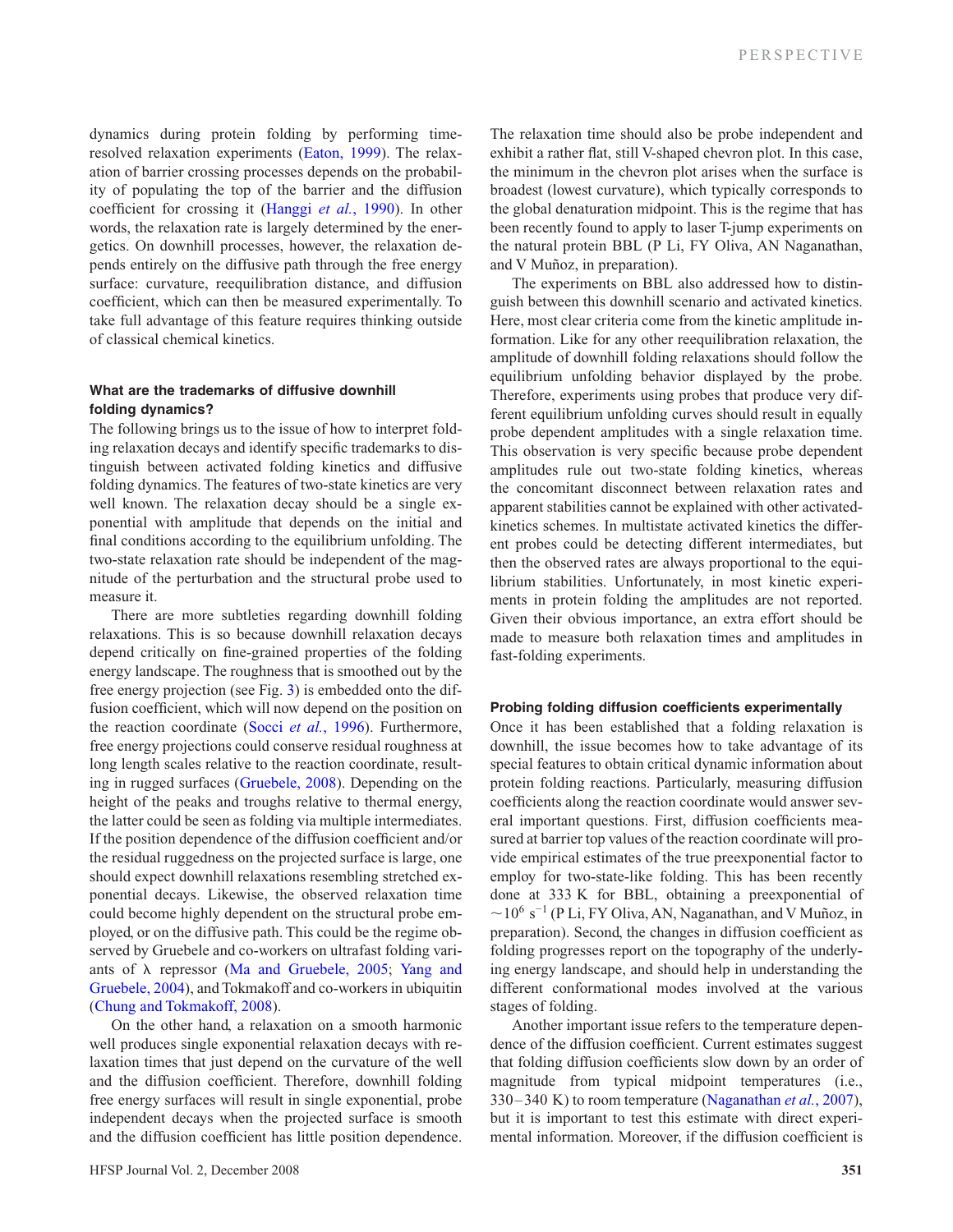indeed very temperature dependent (both from landscape roughness and solvent coupling) it may also exhibit strong size dependence (Naganathan *et al.*, 2007). This would be of significance to further understand the temperature dependence of folding rates. However, because the diffusion coefficient is expected to depend on both temperature and reaction coordinate, it is difficult to separate the two contributions with standard nanosecond temperature jump experiments. One possibility is to perform T-jumps of different size to the same final temperature, which given the current performance of laser T-jump instruments would only resolve cases with highly position dependent diffusion coefficients. Combining temperature with chemical denaturants is not a perfect alternative either, because it will be difficult to extricate changes in diffusion coefficient from possible changes in surface curvature induced by chemical denaturant. The ideal experiment in this case would consist on measuring relaxation decays on a globally downhill folding protein at fixed temperatures starting from clearly different initial conditions (ideally in both folding and unfolding directions). The free energy minimum will shift with temperature tracking the reaction coordinate, whereas relaxations from different initial conditions will report on the diffusion coefficient through the visited paths at each fixed temperature.

## **CONCLUSIONS**

Protein folding theory has advocated for the use of lowdimensional free energy projections as an analytical tool to tackle the inherent microscopic complexity of protein folding reactions. This idea was quickly applied with great success to the analysis and interpretation of computer simulations of protein folding, which produce a wealth of otherwise hard to handle information. In contrast, protein folding experiments tend to produce simple results that have been traditionally interpreted in analogy to elementary chemical reactions. The recent discovery of downhill protein folding is changing this state of affairs. Downhill folding cannot be explained with chemical models, which require discrete states interconnected by activated kinetics, and confirms critical theoretical predictions. Furthermore, the downhill folding regime can be exploited to access all those intermediate folding stages that hold the key to the folding mechanisms and which had been deemed intrinsically inaccessible to experiment. Following on these ideas, the combination of detailed experiments on downhill folding with their analysis with free energy surface approaches is crystallizing into a set of approaches that offer the opportunity to address experimentally many of the fundamental questions in protein folding. These questions range from the microscopic interpretation of classical equilibrium unfolding experiments and their connection to folding cooperativity, the thermodynamic and kinetic origin of folding barriers, to the timescales of the conformational motions leading proteins in their search for the native structure. Last, but not least, the closer connection of these

new experimental data with theory and their high level of detail provide direct benchmarks for computer simulation methods and even for force-field refinement.

### **ACKNOWLEDGMENTS**

This work was supported by Marie Curie Excellence Grant No. MEXT-CT-2006-042334.

#### **REFERENCES**

- Akmal, A, and Muñoz, V (2004). "The nature of the free energy barriers to two-state folding." *Proteins: Struct., Funct., Bioinf.* **57**(1), 142–152.
- Aune, KC, and Tanford, C (1969). "Thermodynamics of denaturation of lysozyme by guanidine hydrochloride. 2. Dependence on denaturant concentration at 25 degrees." *Biochemistry* **8**(11), 4586–4590.
- Bryngelson, JD, Onuchic, JN, Socci, ND, and Wolynes, PG (1995). "Funnels, pathways, and the energy landscape of proteinfolding—a synthesis." *Proteins: Struct., Funct., Genet.* **21**(3), 167–195.
- Chan, CK, Hu, Y, Takahashi, S, Rousseau, DL, Eaton, WA, and Hofrichter, J (1997). "Submillisecond protein folding kinetics studied by ultrarapid mixing." *Proc. Natl. Acad. Sci. U.S.A.* **94**(5), 1779–1784
- Chan, HS, Shimizu, S, and Kaya, H (2004). "Cooperativity principles in protein folding." *Methods Enzymol.* **380**, 350–379.
- Cho, SS, Weinkman, P, and Wolynes, PG (2008). "Origins of barriers and barrierless folding in BBL." *Proc. Natl. Acad. Sci. U.S.A.* **105**, 118–123.
- Chung, HS, and Tokmakoff, A (2008). "Temperature-dependent downhill unfolding of ubiquitin. I. Nanosecond-to-millisecond resolved infrared spectroscopy." *Proteins: Struct., Funct., Bioinf.* **72**, 474–487.
- Eaton, WA (1999). "Searching for downhill scenarios in protein folding." *Proc. Natl. Acad. Sci. U.S.A.* **96**(11), 5897–5899.
- Farrow, NA, Zhang, O, Forman-Kay, JD, and Kay, LE (1997). "Characterization of the backbone dynamics of folded and denatured states of an SH3 domain." *Biochemistry* **36**, 2390–2394.
- Ferguson, N, Schartau, PJ, Sharpe, TD, Sato, S, and Fersht, AR (2004). "One-state downhill versus conventional protein folding." *J. Mol. Biol.* **344**(2), 295–301.
- Ferguson, N, Sharpe, TD, Schartau, PJ, Sato, S, Allen, MD, Johnson, CM, Rutherford, TJ, and Fersht, AR (2005). "Ultra-fast barrier-limited folding in the peripheral subunit-binding domain family." *J. Mol. Biol.* **353**(2), 427–446.
- Fersht, AR, Matouschek, A, and Serrano, L (1992). "The folding of an enzyme. 1. Theory of protein engineering analysis of stability and pathway of protein folding." *J. Mol. Biol.* **224**(3), 771–782.
- Freire, E, and Biltonen, RL (1978). "Statistical mechanical deconvolution of thermal transitions in macromolecules. 1. Theory and application to homogeneous systems." *Biopolymers* **17**(2), 463–479.
- Fung, A, Li, P, Godoy-Ruiz, R, Sanchez-Ruiz, JM, and Muñoz, V (2008). "Expanding the realm of ultrafast protein folding: gpW, a midsize natural single-domain with alpha+ beta topology that folds downhill." *J. Am. Chem. Soc.* **130**(23), 7489–7495.
- Garcia-Mira, MM, Sadqi, M, Fischer, N, Sanchez-Ruiz, JM, and Muñoz, V (2002). "Experimental identification of downhill protein folding." *Science* **298**(5601), 2191–2195.
- Godoy-Ruiz, R, Henry, ER, Kubelka, J, Hofrichter, J, Muñoz, V, Sanchez-Ruiz, JM, and Eaton, WA (2008). "Estimating free-energy barrier heights for an ultrafast folding protein from calorimetric and kinetic data." *J. Phys. Chem. B* **112**(19), 5938–5949.
- Gruebele, M (2008). "Fast protein folding." In *Protein Folding, Misfolding and Aggregation. Classical Themes and Novel Approaches*, Muñoz, V, ed., RSC, Cambridge.
- Hagen, SJ, Hofrichter, J, Szabo, A, and Eaton, WA (1996). "Diffusionlimited contact formation in unfolded cytochrome c: estimating the maximum rate of protein folding." *Proc. Natl. Acad. Sci. U.S.A.* **93**(21), 11615–11617.

Halskau, O, Perez-Jimenez, R, Ibarra-Molero, B, Underhaug, J, Muñoz, V,